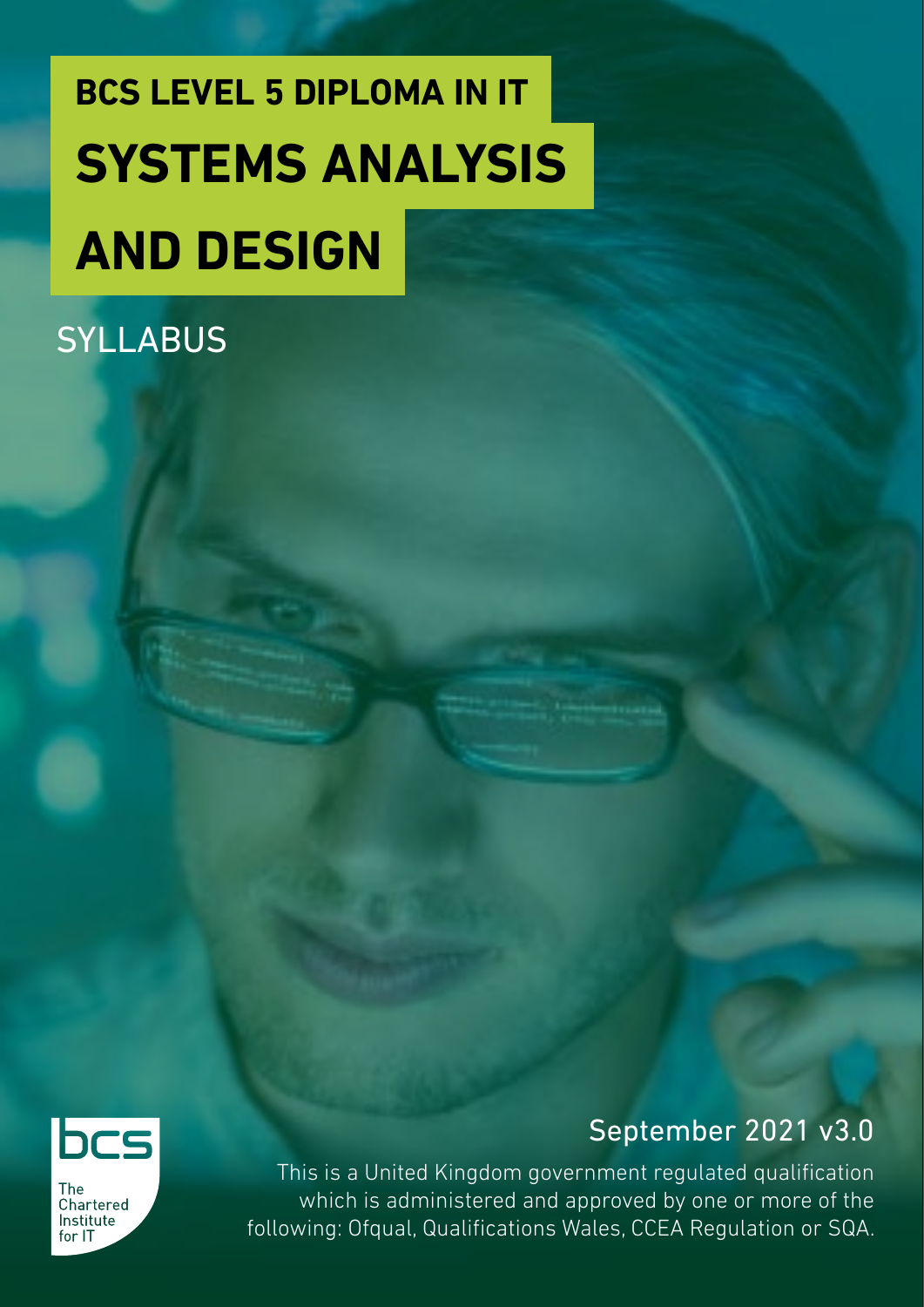### **CONTENTS**

- Introduction 3.
- 4. Qualification Suitability and Overview
- 4. SFIA Levels
- Learning Outcomes 5.
- 7. Syllabus
- 14. Examination Format
- Question Weighting 14.
- Recommended Reading 15.
- Using BCS Books 16.
- 16. Document Change History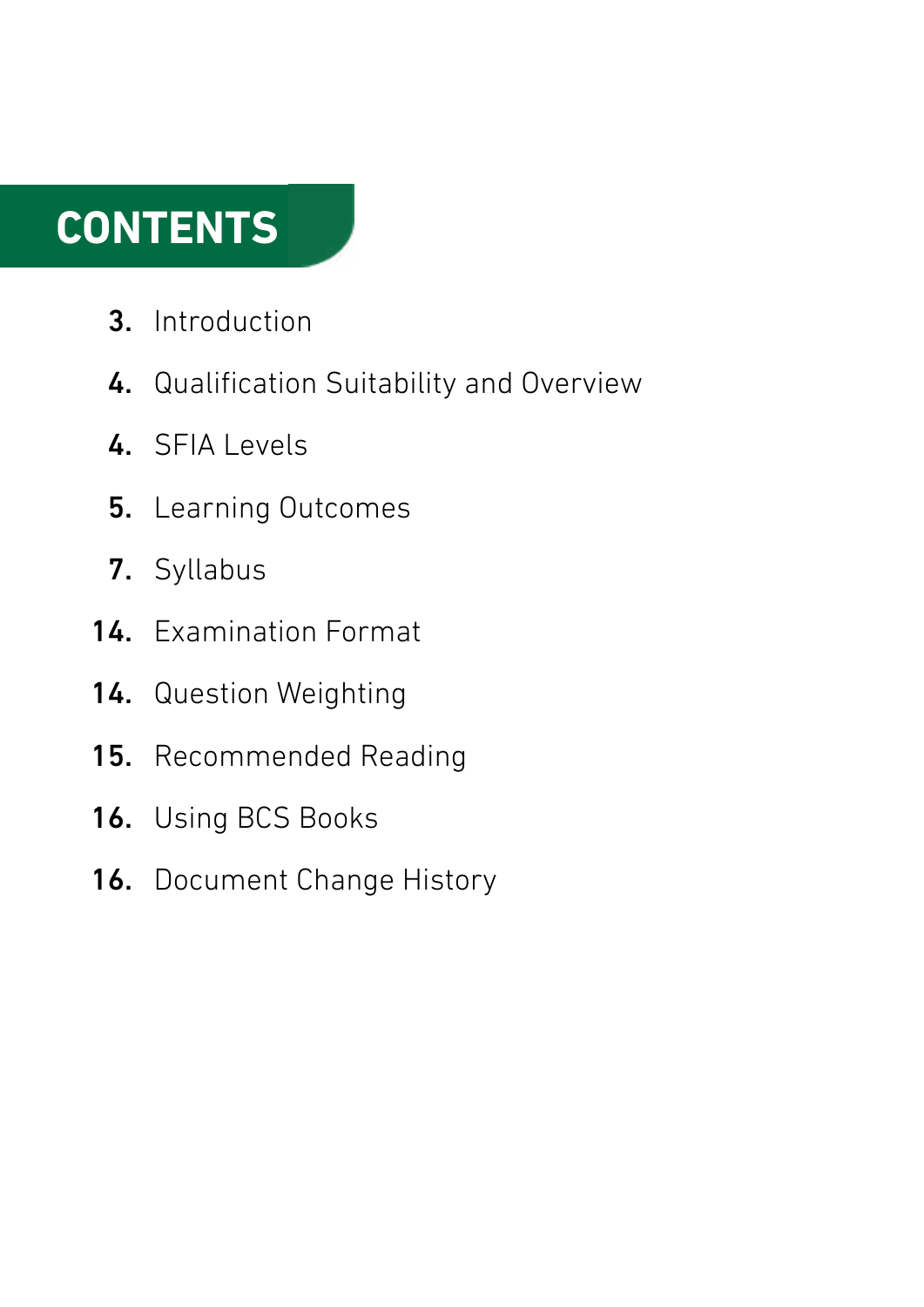

### **Introduction**

The second stage within the BCS three-stage Higher Education Qualification programme, the Level 5 Diploma enables candidates who have already achieved the Level 4 Certificate in IT to progress to higher levels of knowledge and competency.

This internationally-recognised qualification introduces you to the business-related aspects of the IT industry, developing your technological expertise while also considering the potential challenges of the dayto-day running of an organisation, such as legal obligations and intellectual property.

Our modules have been created in-line with the latest developments in the industry, giving you a competitive edge in the IT job market. You will have the opportunity to learn about object-oriented programming, user experience, systems analysis and design, as well as to build upon knowledge and skills developed during the Level 4 Certificate.

To successfully achieve the qualification, candidates need to complete:

- One core module
- Three optional modules
- One Professional Project in IT

Candidates who wish to progress onto the next stage will need to complete the Project at end of the Level 6 Professional Graduate Diploma in IT.

#### **Systems Analysis and Design Optional Module**

The Systems Analysis and Design module is an optional module that forms part of the Level 5 Diploma in IT – the second stage within the BCS three-stage Higher Education Qualification programme.

Candidates will explore the context of systems analysis and design, gain an understanding of what stakeholder analysis is and how data on stakeholder requirements can be elicited. Candidates will learn about systems analysis techniques and tools, logical data design and basic object-oriented design concepts.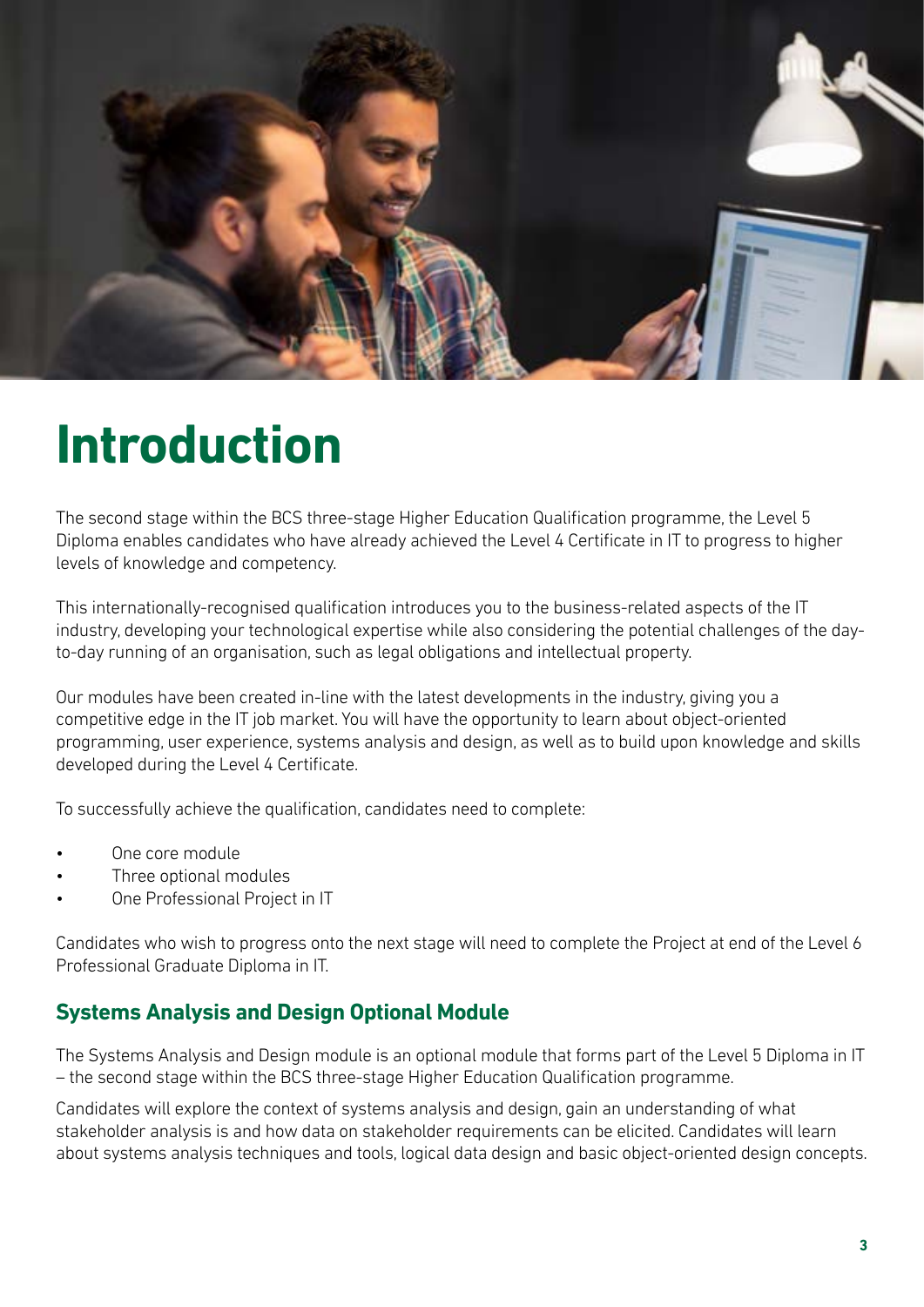# **Qualification Suitability and Overview**

Candidates must have achieved the Certificate in IT or have an appropriate exemption to be entered for the Diploma in IT. Candidates can study for this diploma by attending a training course provided by a BCS accredited Training Provider or through self-study, although it is strongly recommended that all candidates register with an approved centre. Studying with an approved centre will deliver significant benefits.

Candidates are required to become a member of BCS, The Chartered Institute for IT, to sit and be awarded the qualifications. Candidates may apply for a four-year student membership that will support them throughout their studies.

The Level 5 Diploma is suitable for professionals wishing to gain a formal IT qualification, and this module may be particularly relevant for candidates interested in career opportunities such as business analysis, systems architecture, or consultancy.

| <b>Total Qualification Time</b> | <b>Guided Learning Hours</b> | <b>Assessment Time</b> |
|---------------------------------|------------------------------|------------------------|
| (Certificate)                   | (Module)                     | (Exam)                 |
| 1086 hours                      | 225 hours                    | <b>Two hours</b>       |

### **SFIA Levels**

This award provides candidates with the level of knowledge highlighted within the table, enabling candidates to develop the skills to operate successfully at the levels of responsibility indicated.

| <b>Level</b><br>K7 | <b>Levels of Knowledge</b> | <b>Levels of Skill and Responsibility (SFIA)</b><br>Set strategy, inspire and mobilise |
|--------------------|----------------------------|----------------------------------------------------------------------------------------|
| K <sub>6</sub>     | Evaluate                   | Initiate and influence                                                                 |
| K <sub>5</sub>     | Synthesise                 | Ensure and advise                                                                      |
| K4                 | Analyse                    | Enable                                                                                 |
| K <sub>3</sub>     | <b>Apply</b>               | <b>Apply</b>                                                                           |
| K <sub>2</sub>     | <b>Understand</b>          | <b>Assist</b>                                                                          |
| K1                 | <b>Remember</b>            | <b>Follow</b>                                                                          |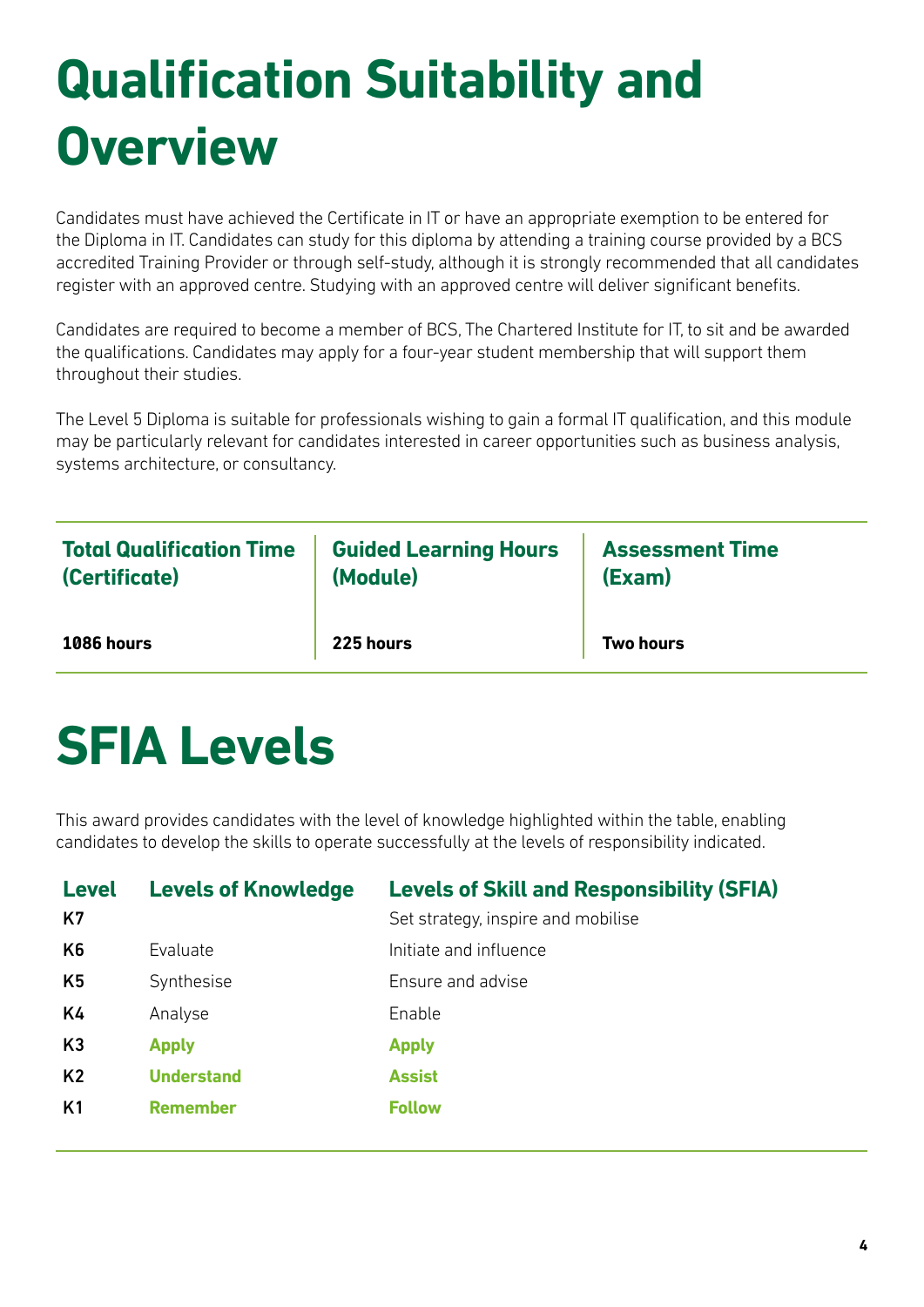#### **SFIA Plus**

This syllabus has been linked to the SFIA knowledge skills and behaviours required at Level 5.

#### **BUAN3**

Investigates operational needs and problems, and opportunities, contributing to the recommendation of improvements in automated and non-automated components of new or changed processes and organisation. Assists in defining acceptance tests for these recommendations.

#### **REQM3**

Defines and manages scoping, requirements definition and prioritisation activities for smallscale changes and assists with more complex change initiatives. Follows agreed standards, applying appropriate techniques to elicit and document detailed requirements. Provides constructive challenge to stakeholders as required. Prioritises requirements and documents traceability to source. Reviews requirements for errors and omissions. Provides input to the requirements base-line. Investigates, manages and applies authorised requests for changes to base-lined requirements, in line with change management policy.

#### **DESN4**

Designs components using appropriate modelling techniques following agreed architectures, design standards, patterns and methodology. Identifies and evaluates alternative design options and tradeoffs. Creates multiple design views to address the concerns of the different stakeholders of the architecture and to handle both functional and non-functional requirements. Models, simulates or prototypes the behaviour of proposed systems components to enable approval by stakeholders. Produces detailed design specification to form the basis for construction of systems. Reviews, verifies and improves own designs against specifications.

#### **HCEV3**

Applies tools and methods to design and develop users' digital and off-line tasks, interactions and interfaces to meet agreed usability and accessibility requirements for selected system, product or service components. Creates workable

prototypes. Assists, as part of a team, on overall user experience design. Assists in the evaluation of design options and trade-offs. Consistently applies visual design and branding guidelines.

Further detail around the SFIA Levels can be found at [www.bcs.org/levels.](https://www.bcs.org/media/5165/sfia-levels-knowledge.pdf)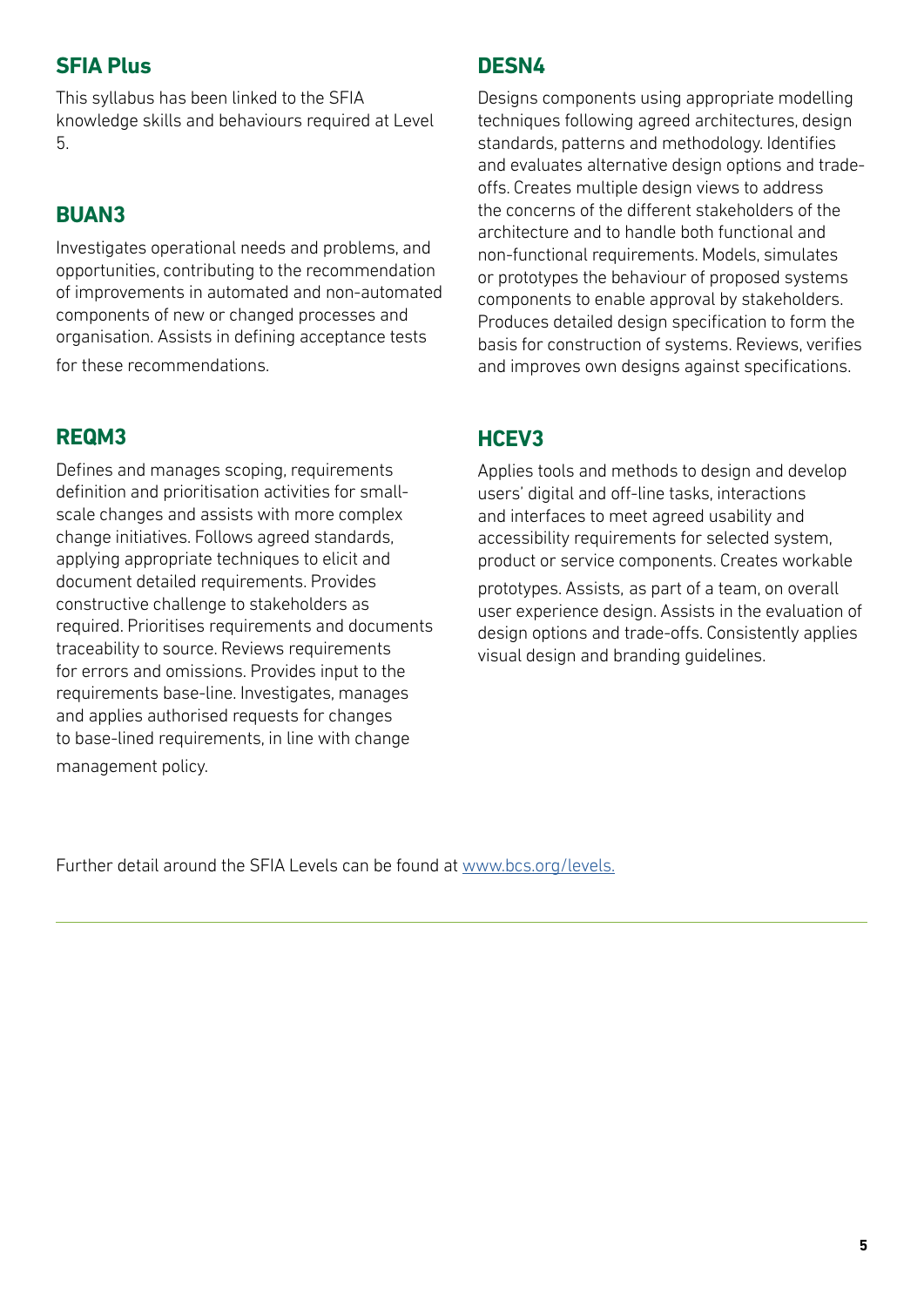# **Learning Outcomes**

Upon completion of this module, candidates will be able to:

- Describe different lifecycle models and explain the contributions of systems analysis and design within them.
- Discuss various approaches to systems analysis and design and explain their strengths and weaknesses.
- Evaluate the tools and techniques of systems analysis and design that may be used in a given context.
- Use appropriate methods and techniques to produce an analysis of a given scenario.
- Use appropriate methods and techniques to produce a system design for a given scenario.
- Provide suitable documentation for systems analysis and design activities.

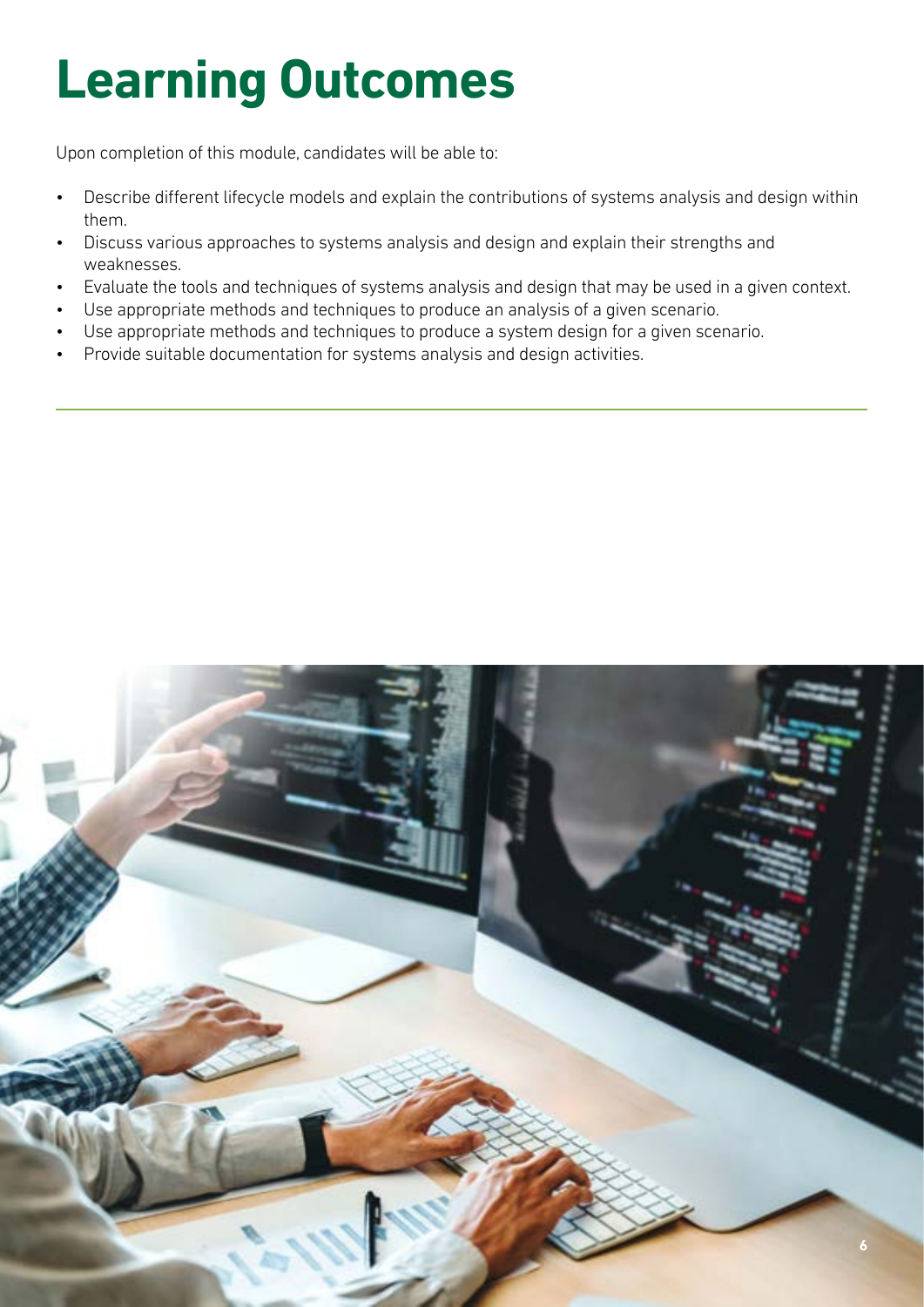### **Syllabus**

#### **1. The context of systems analysis and design**

#### **Learners will be able to:**

**1.1** Explain the systems development lifecycle.

#### **Indicative content**

#### **Guidance**

- a. Life cycle
- b. Position of systems analysis and design (SAD) within life cycle

Candidates should be able to describe the various stages in systems development.

1.2 Describe the role of business analysts, system analysts and system architects.

#### **Indicative content**

#### **Guidance**

- a. Business analysts
- b. System analysts
- c. System architects

Candidates should be able to describe the different ways in which these roles contribute to the systems development life cycle.

**1.3** Explain the characteristics and purpose of systems analysis.

#### **Indicative content**

#### **Guidance**

- a. Design methods and methodologies, including agile approaches, such as:
	- i. Atern/DSDM Dynamic Systems Design Method
	- ii. XP eXtreme Programming

Candidates should have an appreciation for and be able to describe different design methodologies.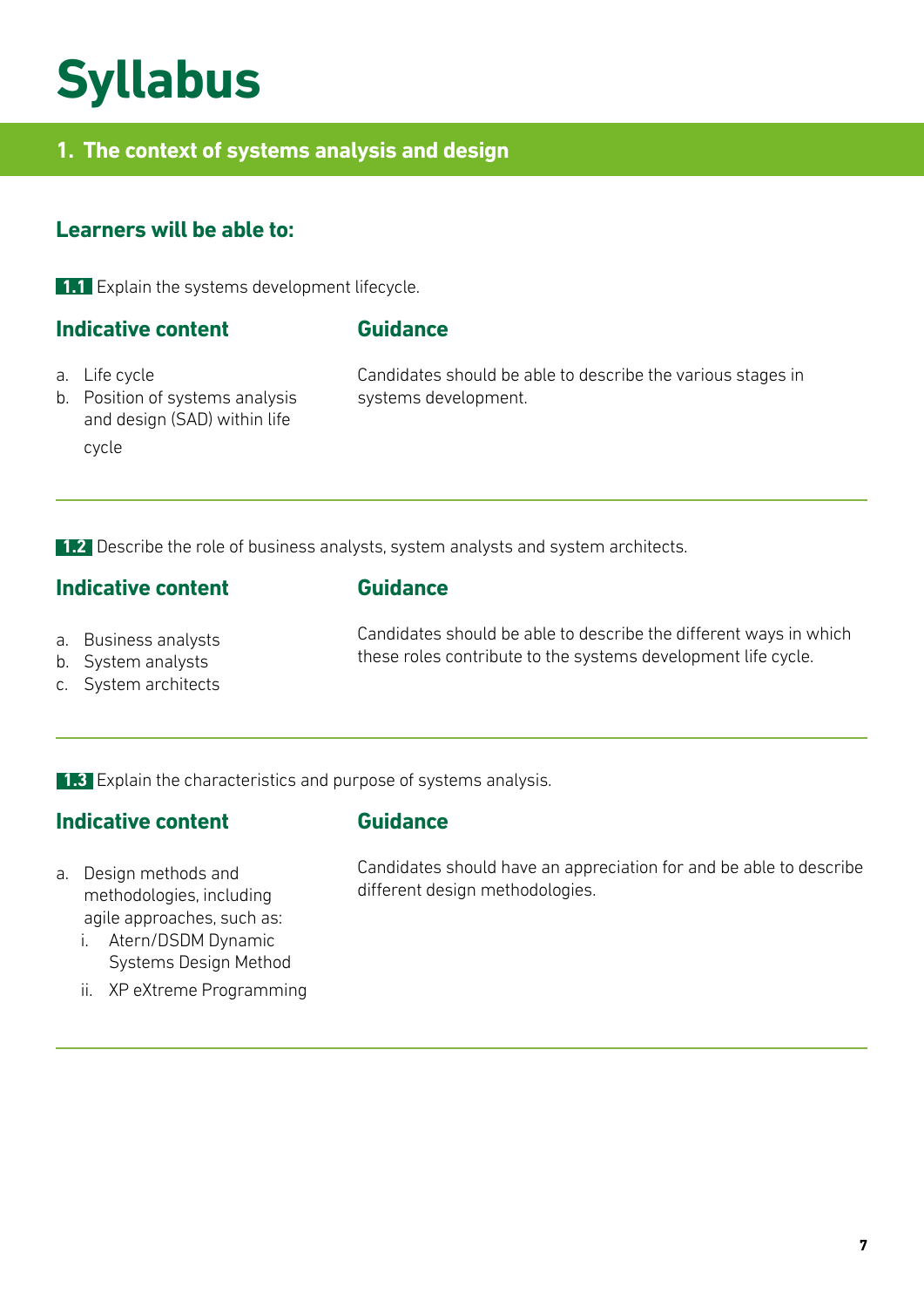**1.4** Explain the adaption of methodologies.

#### **Indicative content**

- a. Adaptation of methodologies to deal with the circumstances of a development or application environment
- b. Adoption and/or adaptation of existing software solutions

#### **Guidance**

Candidates should be able to appreciate that sometimes different approaches are necessary and should understand and be able to explain the need to adapt.

#### **2. Requirements elicitation and business analysis**

#### **Learners will be able to:**

**2.1** Explain stake holder analysis.

#### **Indicative content**

#### **Guidance**

- a. Primary stakeholders
- b. Secondary stakeholders
- c. Tertiary stakeholders

Candidates should be able to understand the importance of identifying different stakeholders and considering their needs.

#### **2.2** Describe requirements gathering techniques.

#### **Indicative content**

#### **Guidance**

- a. Interviews
- b. Surveys
- c. Questionnaires
- d. Focus groups

Candidates need to be able to describe different techniques for establishing user requirements.

**2.3** Describe prioritisation of requirements.

#### **Indicative content**

#### **Guidance**

- a. Differing requirements for stakeholders, such as:
	- i. Cost
	- ii. Timescale, etc.

Candidates need to understand that it is unlikely that every requirement of every stakeholder will be met, so there will need to be prioritisation and compromise.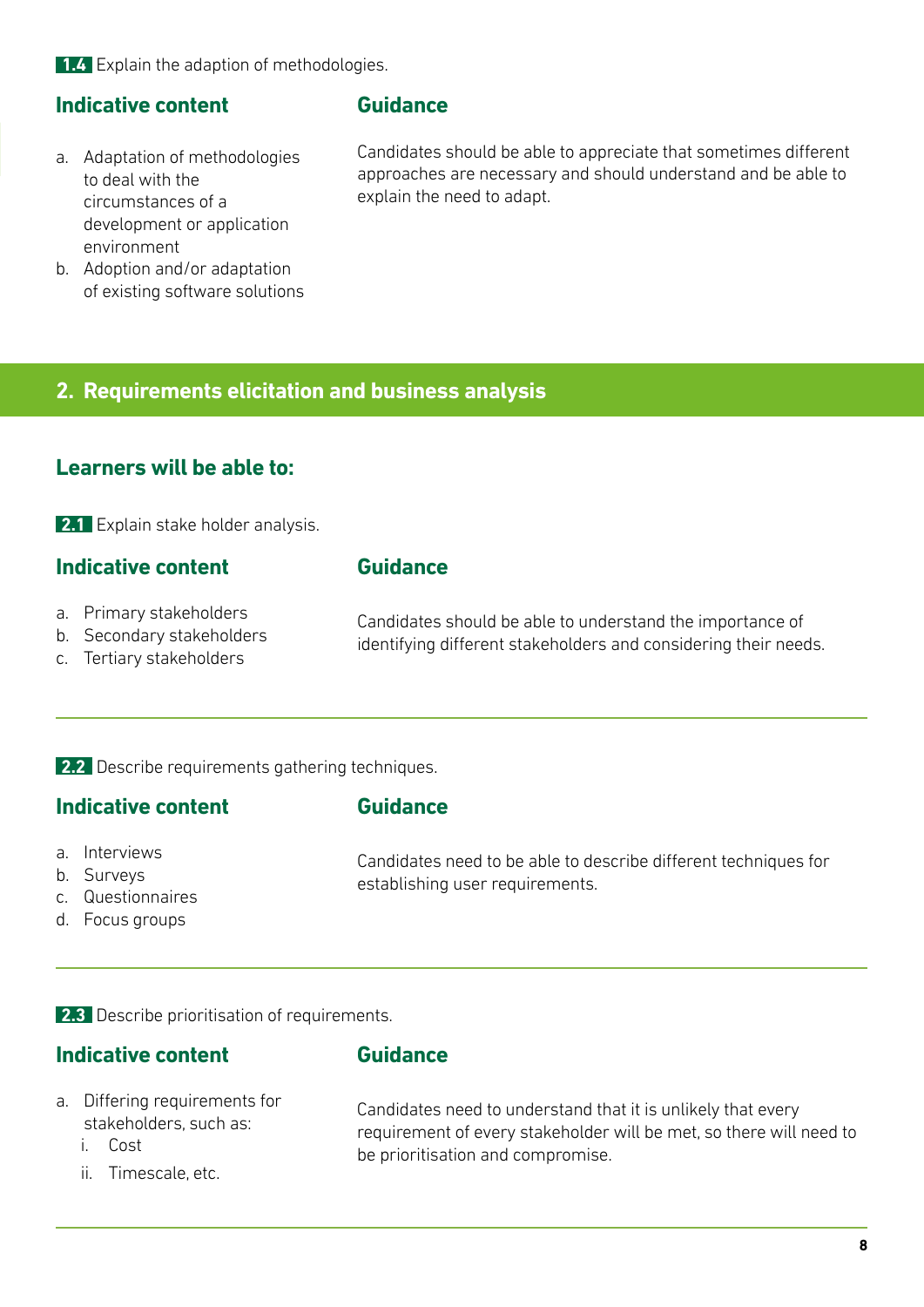**2.4** Explain categorisation of requirements.

#### **Indicative content**

a. Differences between function and quality requirements

#### **Guidance**

Candidates need to be able to identify requirements, differentiate between requirements that address the functionality of a system and those that ensure the quality of the end product.

**2.5** Explain gap analysis.

#### **Indicative content**

#### **Guidance**

- a. Actual performance
- b. Potential or desired performance

Candidates should be able to explain techniques for analysing the difference between what the management information system is delivering and the business needs.

**2.6** Explain the use of business case and feasibility studies.

#### **Indicative content**

**Guidance**

a. Cost benefit analysis

Candidates should be able to explain the need for establishing a business case, any systems development, and the role of feasibility studies.

#### **2.7** Describe business activity modelling.

| <b>Indicative content</b> |                                   | <b>Guidance</b>                                                  |  |
|---------------------------|-----------------------------------|------------------------------------------------------------------|--|
|                           | a. Including the use of data flow | Candidates will be expected to develop data flow diagrams from a |  |
|                           | diagrams (DFDs)                   | case study.                                                      |  |

**2.8** Explain the use of prototyping.

#### **Indicative content**

#### **Guidance**

a. Including as a method of requirements elicitation

Candidates should be able to understand various uses for prototyping and different prototyping methods and types.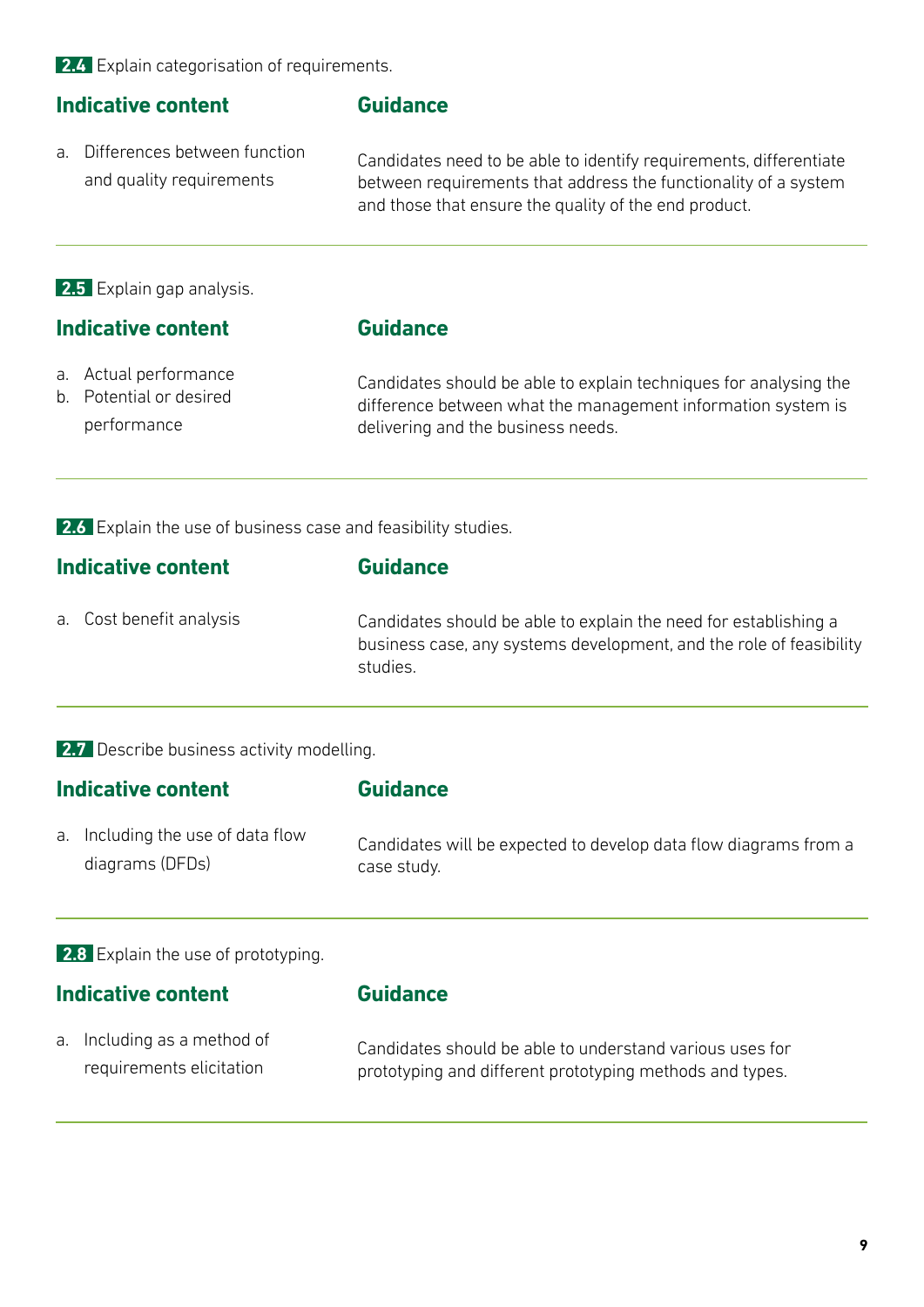#### **3. Systems analysis techniques and tools**

#### **Learners will be able to:**

**3.1** Demonstrate use cases and scenarios.

#### **Indicative content**

- a. Use cases
- b. Actors
- c. Use case diagrams

Candidates should be able to develop use cases. In the exam, candidates may be asked to draw these, or to take a theoretical

**3.2** Identify events.

#### **Indicative content**

- a. Business events
- b. Signal events
- c. Temporal events

#### **Guidance**

**Guidance**

approach.

Candidates should understand how events are used in systems analysis and be able to identify examples.

**3.3** Explain use case realisation.

#### **Indicative content**

- a. A brief introduction to interaction diagrams:
	- i. Communication diagrams
	- ii. Sequence diagrams

**Guidance**

Candidates should understand how events are used in systems analysis and be able to identify examples.

**3.4** Describe entity relationship modelling (ERM).

#### **Indicative content**

#### **Guidance**

a. Entity-relationship diagrams (ERDs)

Candidates should be able to develop an entity relationship model from a case study.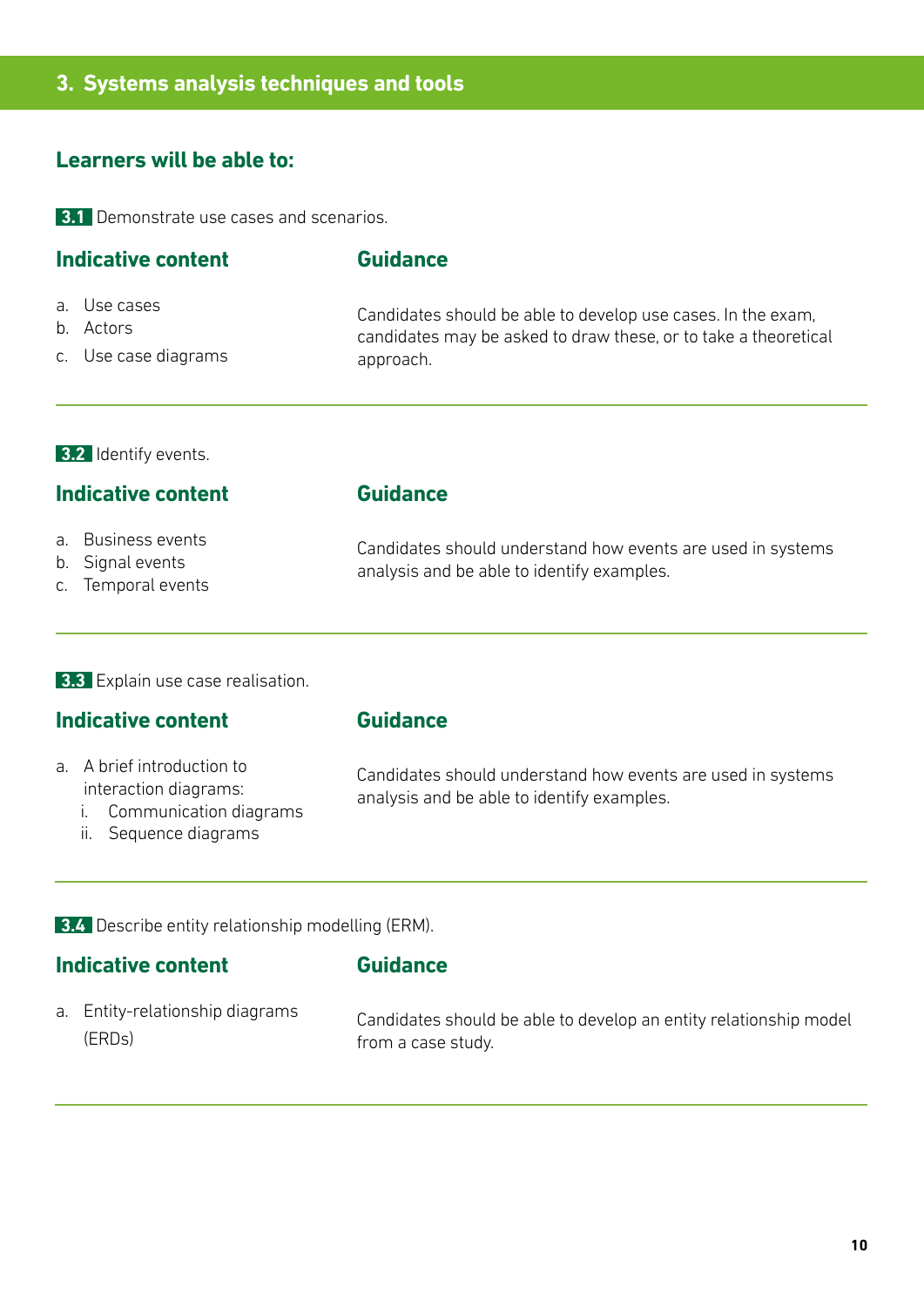**3.5** Describe cross referencing functions.

#### **Indicative content**

a. Cross-referencing functions to data entities via Create/ Delete/Update/Delete tables

#### **Guidance**

Candidates should be able to produce Create/Delete/Update tables.

**3.6** Describe activity diagrams.

#### **Indicative content**

#### **Guidance**

a. Purpose and notation of activity diagrams.

Candidates should be able to develop an activity diagram for a given scenario.

#### **4. Logical data design**

#### **Learners will be able to:**

**4.1** Explain the conversation of ERM to relational schema.

| Indicative content               | <b>Guidance</b>                                                                                                                        |  |
|----------------------------------|----------------------------------------------------------------------------------------------------------------------------------------|--|
| a. The basic rules of conversion | Candidates should understand how ERM (ERD in particular) can be<br>converted to a relational schema, e.g. relational data base tables. |  |

**4.2** Describe normalisation and denormalisation.

#### **Indicative content**

#### **Guidance**

- a. First normal form (1NF)
- b. Second normal form (2NF)
- c. Third normal form (3NF)

Candidates will be expected to explain normalisation and denormalisation, and to carry out the normalisation of unnormalised data.

**4.3** Explain validation rules and other data base constraints.

#### **Indicative content**

#### **Guidance**

- a. Database validation rules
- b. Database constraints

Candidates should be able to understand the importance of validation rules and other data base constraints and give suitable examples.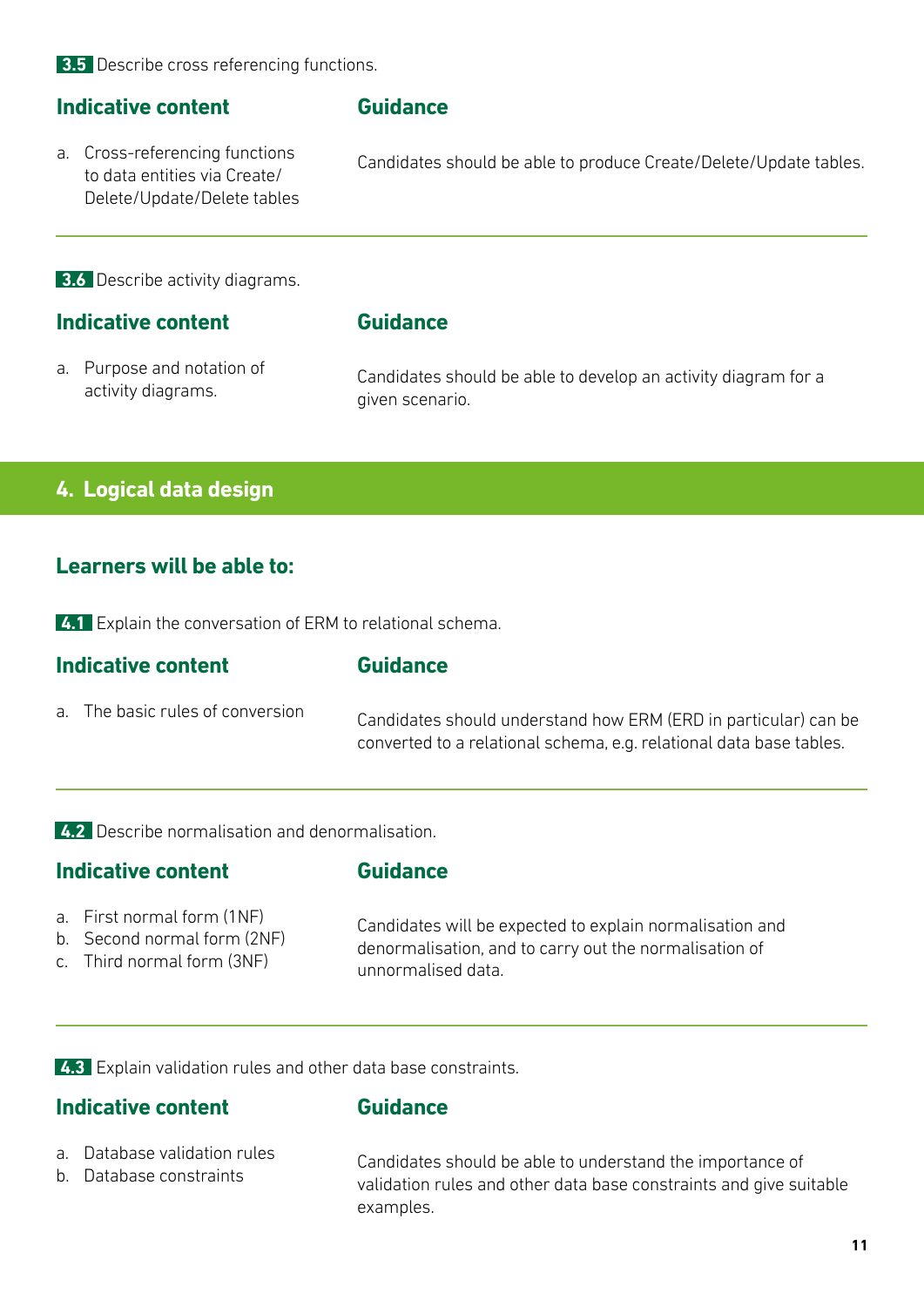**4.4** Explain views in data bases.

#### **Indicative content**

a. Views vs tables in databases

#### **Guidance**

Candidates should be able to understand database views and explain their advantages.

**4.5** Explain object-relational mapping.

#### **Indicative content**

#### **Guidance**

a. Mapping from a UML class model to the RDB schema model:

Candidates should be able to explain how various elements of a class diagram can be mapped to relational database (RDB) tables.

- i. Mapping classes
- ii. Mapping associations
- iii. Mapping aggregations
- iv. Mapping inheritance/ generalisations

#### **5. Object-oriented (OO) design**

#### **Learners will be able to:**

**5.1** Explain 00 concepts.

#### **Indicative content**

- a. Classes and objects
- b. Encapsulation
- c. Interfaces
- d. Inheritance
- e. Polymorphism
- f. Message passing

#### **Guidance**

Candidates are expected to explain these OO concepts using examples.

**5.2** Demonstrate relating objects, associations and aggregations.

#### **Indicative content**

#### **Guidance**

- a. Relationships between classes/objects:
	- i. Association
	- ii. Aggregation
	- iii. Generalisation/
		- inheritance

Candidates are expected to explain and illustrate these relationships between classes, e.g. by using examples from a case study.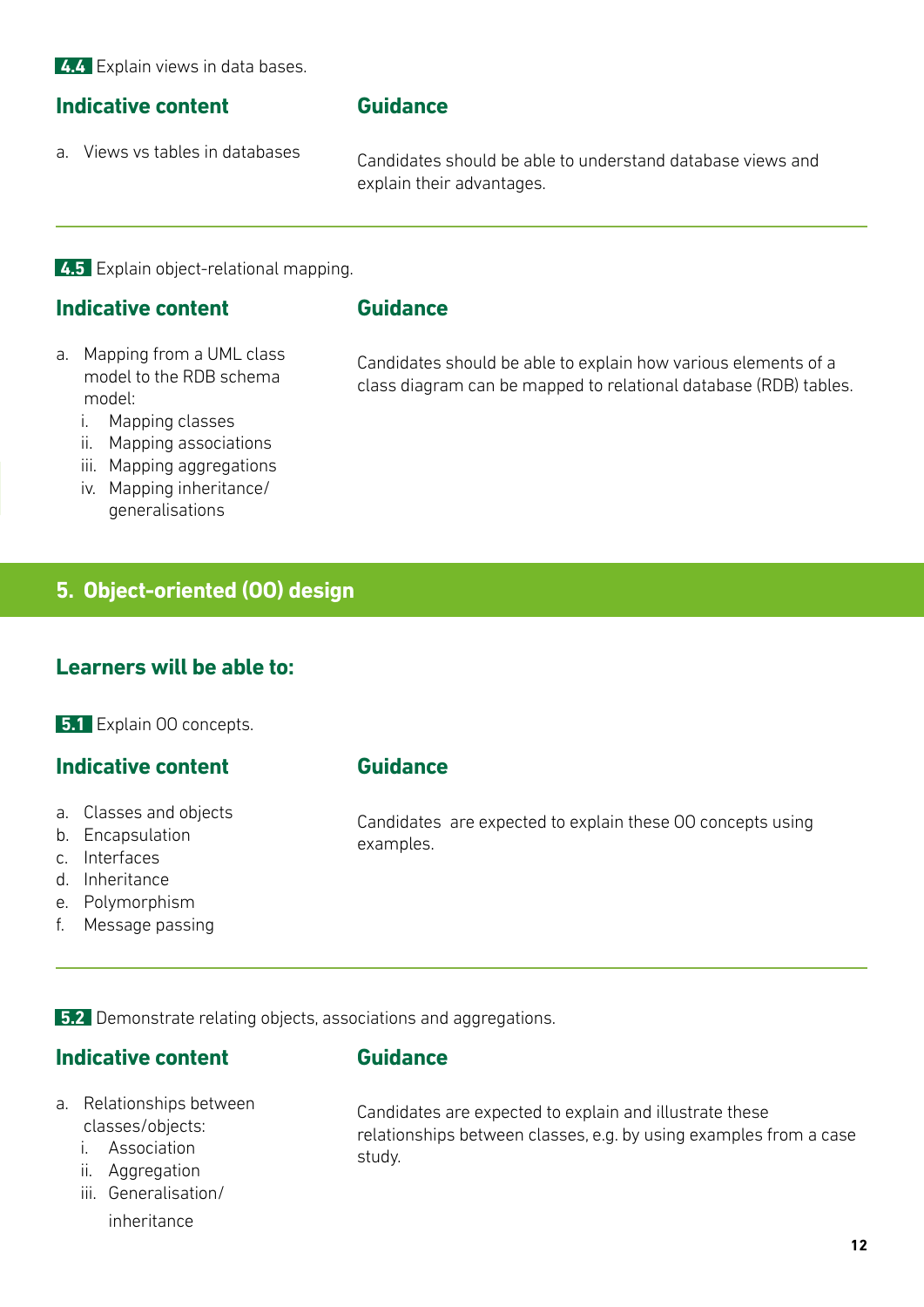**5.3** Explain static modelling.

#### **Indicative content**

a. UML class diagrams

#### **Guidance**

Candidates are expected to explain the main elements of class diagrams and to draw class diagrams.

**5.4** Explain dynamic modelling.

#### **Indicative content**

- a. Including UML interaction diagrams, e.g.:
	- i. Sequence
	- ii. Communication/ collaboration diagrams
- c. UML state charts

#### **6. Interaction design**

#### **Learners will be able to:**

**6.1** Describe usability issues.

#### **Indicative content**

#### **Guidance**

a. Ease of use b. Fitness for business purpose Candidates should be able to explain the main factors influencing usability of software systems.

**6.2** Explain interface design.

#### **Indicative content**

- **Guidance**
- a. Main rules of user interface (UI) design
- b. Process and main steps of UI design

Candidates should be able to explain the main rules of UI design and identify its main activities.

**13**

#### **Guidance**

Candidates should be able to explain and draw all these diagrams.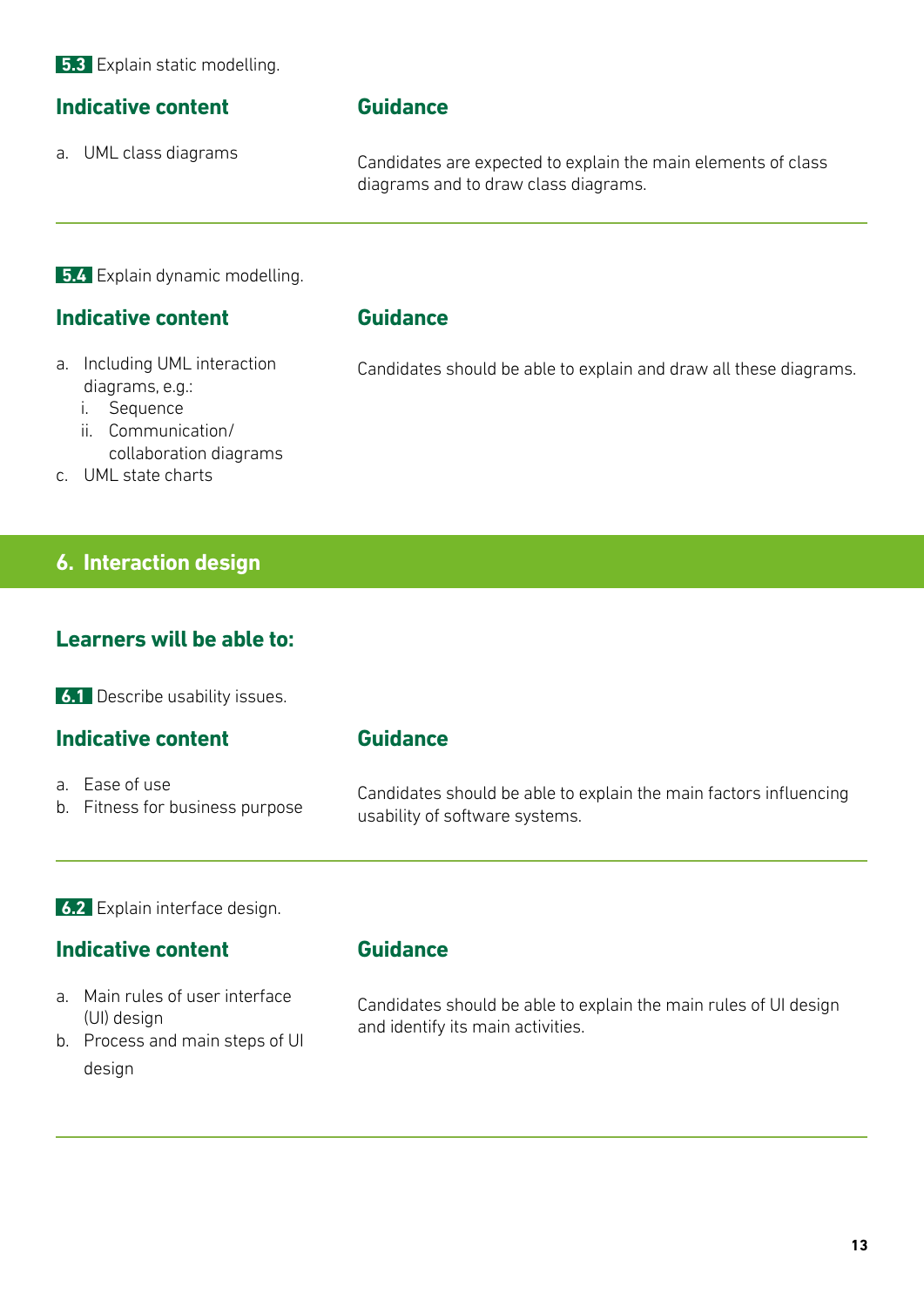### **Examination Format**

This module is assessed through completion of an invigilated written exam.

|                       | <b>Type</b> Four written questions from a choice of six, each with equal marks |
|-----------------------|--------------------------------------------------------------------------------|
|                       | <b>Duration</b> Two hours                                                      |
| <b>Supervised</b> Yes |                                                                                |
|                       | <b>Open Book</b> No (no materials can be taken into the examination room)      |
|                       | <b>Passmark</b> 10/25 (40%)                                                    |
|                       | <b>Delivery</b> Paper format only                                              |
|                       |                                                                                |

Adjustments and/or additional time can be requested in line with the BCS reasonable adjustments policy for candidates with a disability or other special considerations.

# **Question Weighting**

Candidates will choose four questions from a choice of six. All questions are equally weighted and worth 25 marks.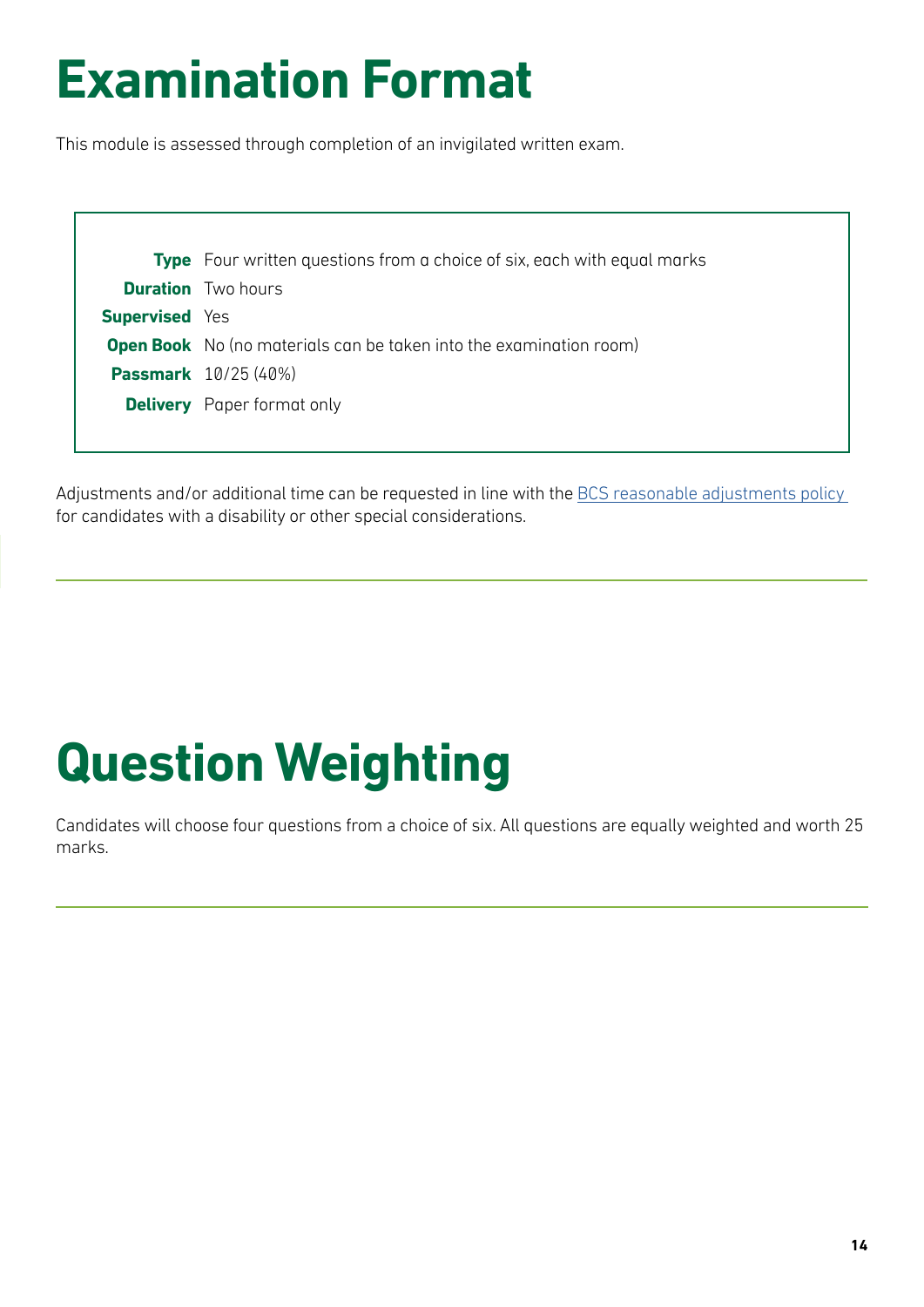### **Recommended Reading**

#### **Primary texts**

|                   | <b>Title:</b> Information systems development: methodologies, techniques and<br>tools (fourth edition) |
|-------------------|--------------------------------------------------------------------------------------------------------|
|                   | <b>Author:</b> D. Avison and G. Fitzgerald                                                             |
|                   | <b>Publisher: McGraw-Hill</b>                                                                          |
| <b>Date: 2006</b> |                                                                                                        |
|                   | <b>ISBN: 978-0077114176</b>                                                                            |
|                   |                                                                                                        |
|                   |                                                                                                        |
|                   | <b>Title:</b> Object-oriented systems analysis and design using UML (fourth<br>edition)                |

- **Author:** S. Bennett, S. McRobb and R. Farmer
- **Publisher:** McGraw-Hill
	- **Date:** 2010
	- **ISBN:** 978-0077125363
- **Title:** Systems analysis and design: an object-oriented approach with UML (fifth edition) **Author:** A. Dennis, B. H. Wixom and D. Teagarten **Publisher:** Wiley **Date:** 2015 **ISBN:** 978-1118804674

|                   | <b>Title:</b> Requirements Analysis and System Design: developing<br>information systems with UML (third edition) |
|-------------------|-------------------------------------------------------------------------------------------------------------------|
|                   | <b>Author:</b> L. A. Maciaszek                                                                                    |
|                   | <b>Publisher:</b> Addison Wesley                                                                                  |
| <b>Date: 2001</b> |                                                                                                                   |
|                   | $ISBN: 978-0321440365$                                                                                            |
|                   |                                                                                                                   |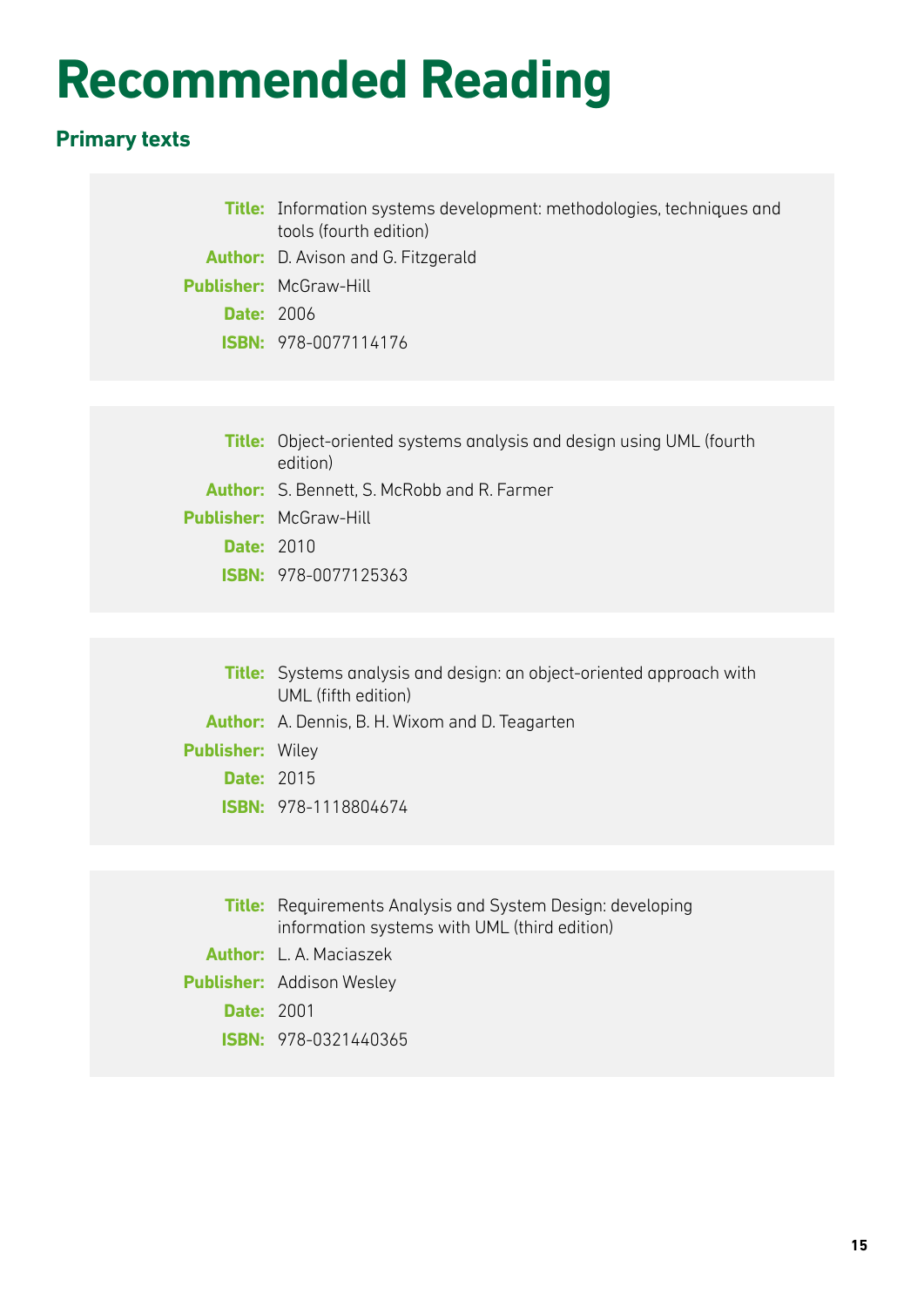**Title:** Business Analysis **Author:** D. Paul, J. Cadle and D. Yeates (eds) **Publisher:** BCS **Date:** 2010 **ISBN:** 978-1906124618

### **Using BCS Books**

Accredited Training Organisations may include excerpts from BCS books in the course materials. If you wish to use excerpts from the books you will need a license from BCS. To request a license, please contact the Head of Publishing at BCS outlining the material you wish to copy and its intended use.

# **Document Change History**

Any changes made to the syllabus shall be clearly documented with a change history log. This shall include the latest version number, date of the amendment and changes made. The purpose is to identify quickly what changes have been made.

#### **Version Number Changes Made**

Version 1.0 July 2021

Document Creation